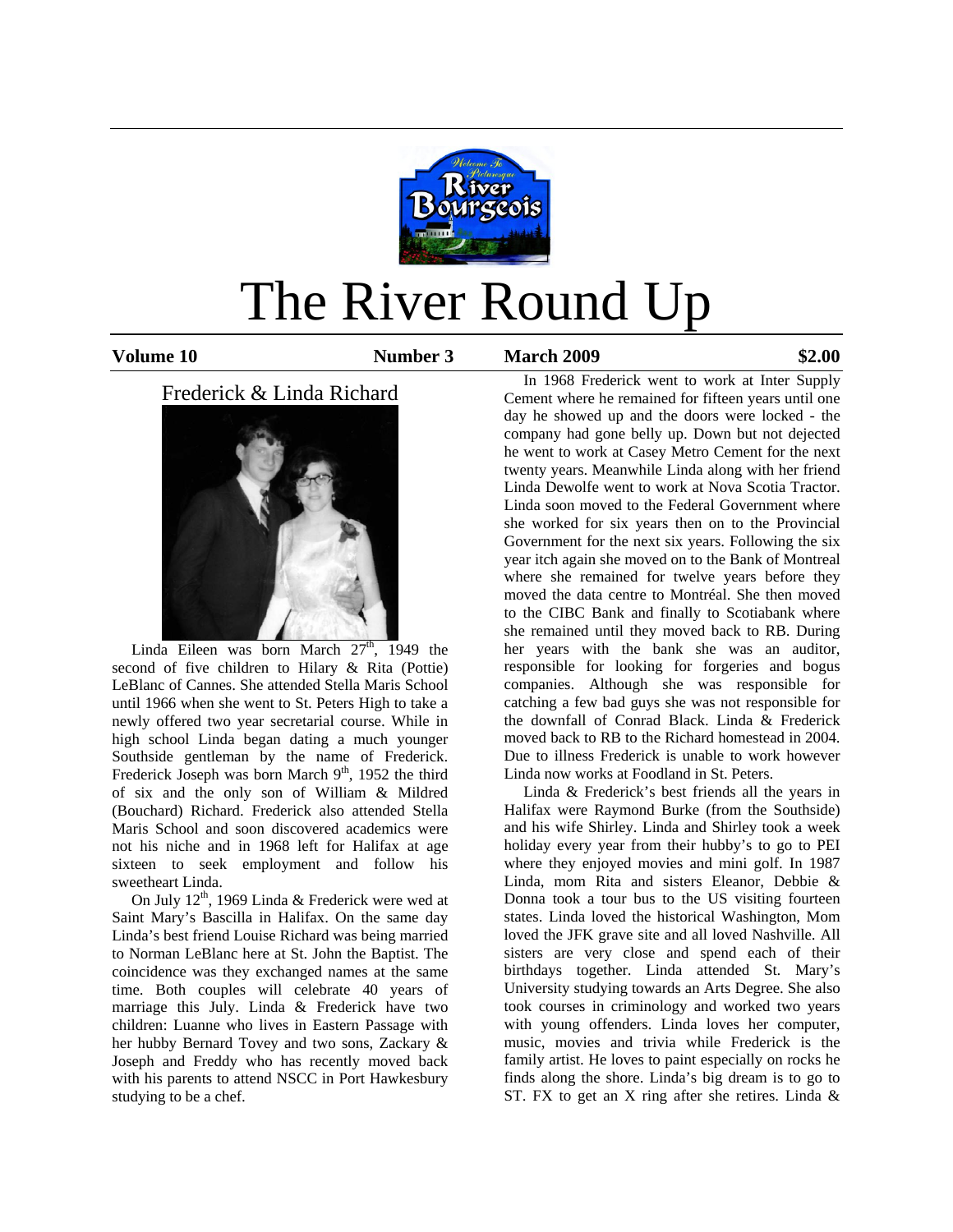Frederick the people of River Bourgeois wish you many years of health & happiness. *Sharon Chilvers* 

Democracy 250 Medal Recipient



*Maurice with veteran Charlie Digout at Richmond Villa*  Congratulations to Maurice Landry in receiving the Democracy 250 Medal. The medals were awarded by the Nova Scotia Government in celebration of 250 years of democracy in the province to those who do outstanding service in their communities. Maurice served in the navy from 1953- 1958 in Korea and joined the Royal Canadian Legion Branch 47 in 1980 and is now serving his  $12<sup>th</sup>$  year as President. He is on the cenotaph committee and is a regular volunteer in maintaining our cemetery.

## Canada's 4-H Volunteer of the Year



 A "Big Congratulations" to Peter LeBlanc in being named "Canada's 4-H Volunteer of the Year" by the Canadian 4H Council. Peter was named Nova Scotia's volunteer by the Provincial 4-H Council and then was selected from among the ten Provincial finalists as the National 4-H Volunteer of the Year. There are more than 8500 volunteers in 4-H. The award read "For outstanding personal contributions and dedication to the 4-H program in Canada". The accompanying letter indicated that Peter would be receiving \$1100 cash, 4H merchandise and an invitation to attend the 4H annual meeting in PEI.

Peter was also thanked for his "exemplary dedication and his tireless commitment to the long term viability of the 4-H program". The Regional Press describes Peter as "always open, friendly, fair and caring and he has continued to support 4-H long after his own children have finished the program and does everything with a huge smile". The organization pointed out that catering is one of the main functions of fundraising and without the LeBlanc family (wife Emily) contributions it would not be possible. Peter spends a week of his vacation every year to organize, cook and sell the food at the Provincial Show. He has been a 4-H volunteer for twenty-nine years and served as Treasurer for many of those years. It's a well-deserved award and congratulations Peter, from all of your family, the people of River Bourgeois and all your 4-H peers.

## I can do it! I can!



 Julia MacPhee (daughter of Nolan & Rose) on her first day on ice-skates, enjoys the day with grandma Lorraine & grandpa Norman. Julia, who will be three next month, insisted that she could skate by herself. After a few falls, she was well on her way. See you in the 2026 Olympics, Julia.

# Melanie Poaps sits in the pilot's seat of the Silver Dart.

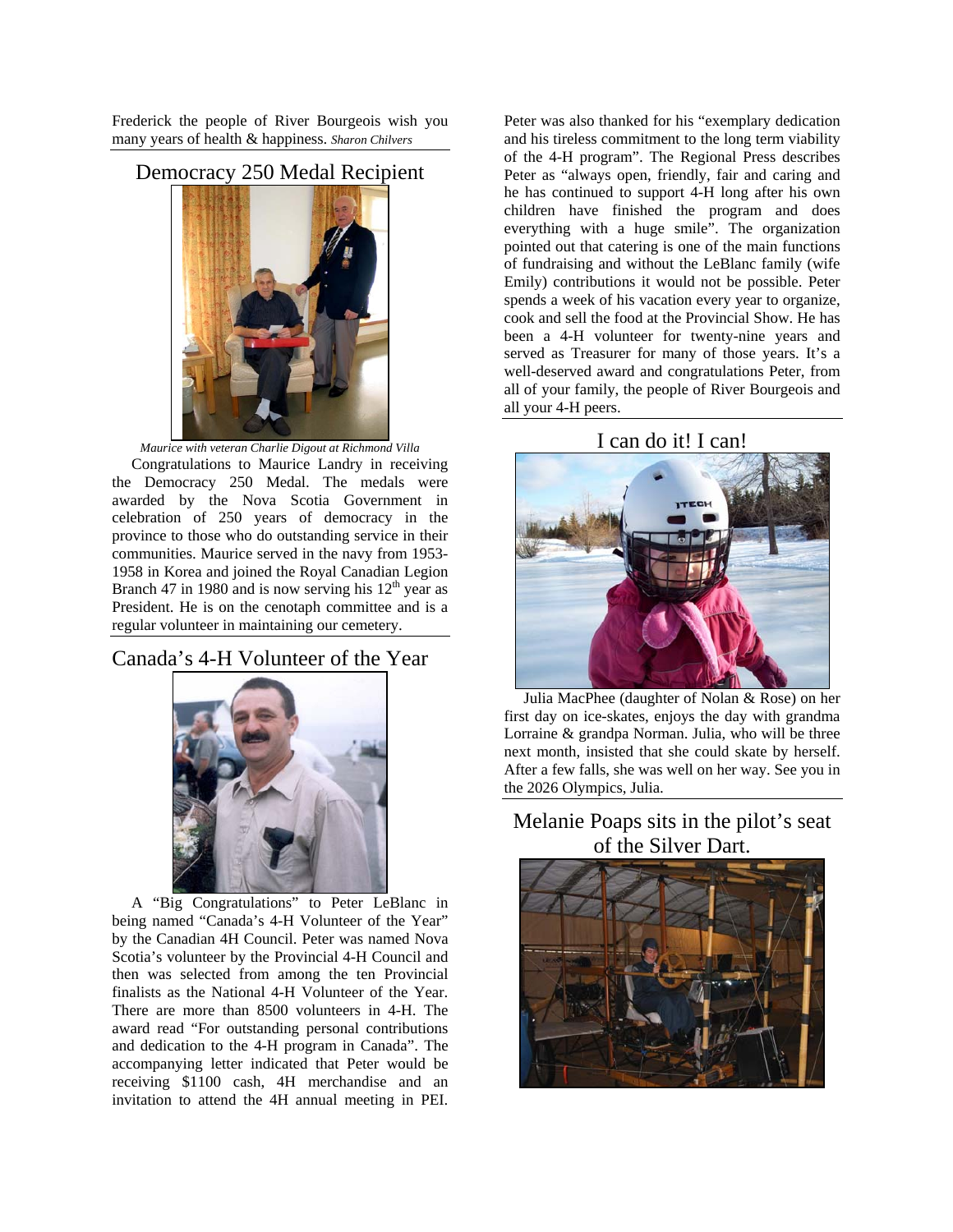The Silver Dart squadron from St.Peter's was invited to partake in the festivities on Saturday the  $21<sup>st</sup>$  of February in Baddeck as part of the  $100<sup>th</sup>$ anniversary of its original flight. Due to the numbers of squadrons attending and the scheduling of events, time did not permit the squadron as a group to view the replica. Therefore as Melanie's family had also gone to partake in the celebrations, Melanie decided to return home with her parents instead. This allowed Melanie time to go view the replica of the Silver Dart. She promised her squadron group that she would take pictures to show them next week at their meet. "When we arrived at the replica, we made mention of this to the committee, (mentioning the name 824 Silver Dart Squadron) and they decided that Melanie should get to sit behind the wheel of the Silver Dart and have her photo taken". You can imagine the feeling of pride that she had, as evident by the smile upon her face.

 We are very proud to share this photo with the community as we were very pleased to have been able to attend. The weather was beautiful and the turnout for this historical event was overwhelming. *Rob, Ida, Emilie, Alex & Melanie Poaps* 

## Fossils at Richard's Pond



 Have you ever walked the shore and noticed all the debris in the rocks? Basil Burke from the Southside was following the shoreline at Richard's Pond when he spotted what appeared to be a plant impression on a piece of rock. He thought of looking for other pieces and he pretty much found the entire rock as it looked before it had somehow become broken. This picture was put on Nature NS by his brother Bernard and it caused quite a stir. One of its experts wrote "It's certainly a fossil fern. The structure of the frond, leaflets, and lobes bears some resemblance to contemporary ferns such as fragile fern (Cystopteris fragilis) or Venus maidenhair fern (Adiantum capillus-veneris) but it is clearly not exactly the same as either of these. Paleozoic forests had groups of ferns such as seed and tree ferns which no longer exist today… An excellent find". Way to

go Basil! More pictures of the fossil and other nature pictures from River Bourgeois can be seen at http://bernieb.smugmug.com/gallery/916397\_ynXPk/ 5/50427447\_rQYVD/Medium

# St. John the Baptist Parish Council Activities from Jan. 2006 - Jan. 2009

On Jan.  $24<sup>th</sup>$ , 2006 a new slate of officers was appointed. Members were Germaine Carter, Maria DeWolfe, Lynn Grenier, Elaine Burke, Mimi Fougere Murdock MacNeil, Joe J. Sampson, Anselm Sampson, Carmen Fougere-Secretary, Cletus Touesnard-Vice-chair & Ann Clow as Chair along with Fr. Reg Currie (who was replaced by Fr. Everett MacDow in July 2006).

 RBCCS was sent an acknowledgment and note of appreciation for their contribution to church maintenance amounting to \$5,012 from a special bingo game held during the year 2005.

 On Shrove Tuesday each year a pancake/sausage supper is held. In 2006 we made a profit of \$607, 2007 - \$822 and 2008 - \$660.60 with most of the funds going to Development and Peace.

 Church repairs were left in the capable hands of the building committee with the approval of Parish Council. Grants, contracts & tenders were discussed. In 2006 the committee was successful in obtaining a \$5,000 grant from Richmond Municipal Council to assist with renovations.

 At that time the church washroom was an issue. Roots from a large tree had broken through the pipe. To avoid further damage the tree had to be removed. The drainage issue was also taken care of and the washroom is now working well.

 Also in 2006 the RBCCS Cenotaph Committee presented to the Parish Council a proposal for a transfer of the title of land occupied by the RB Cenotaph. With the approval of parishioners/Parish Council and after much correspondence with Bishop Lahey/Chancery Office & Law Office the request for lands was granted. This was completed as the Cenotaph required maintenance and funding which was only available with legal title to the land where the monument now stands.

 In 2007 the need for Policy & Guidelines for our Cemetery was brought to Parish Council as burial lots were being reserved; occupying space which may not be needed should cremation take place, etc. A policy & guideline pamphlet was set up and a mail out sent to households in the community. Thanks to our many volunteers and Bernard Burke for free gravel, our cemetery is kept in a tasteful manner.

 Volunteers chosen by parish council were honored at the annual Municipality of Richmond County Volunteer Dinner: for 2006 Conrad (Marie) Fougere;